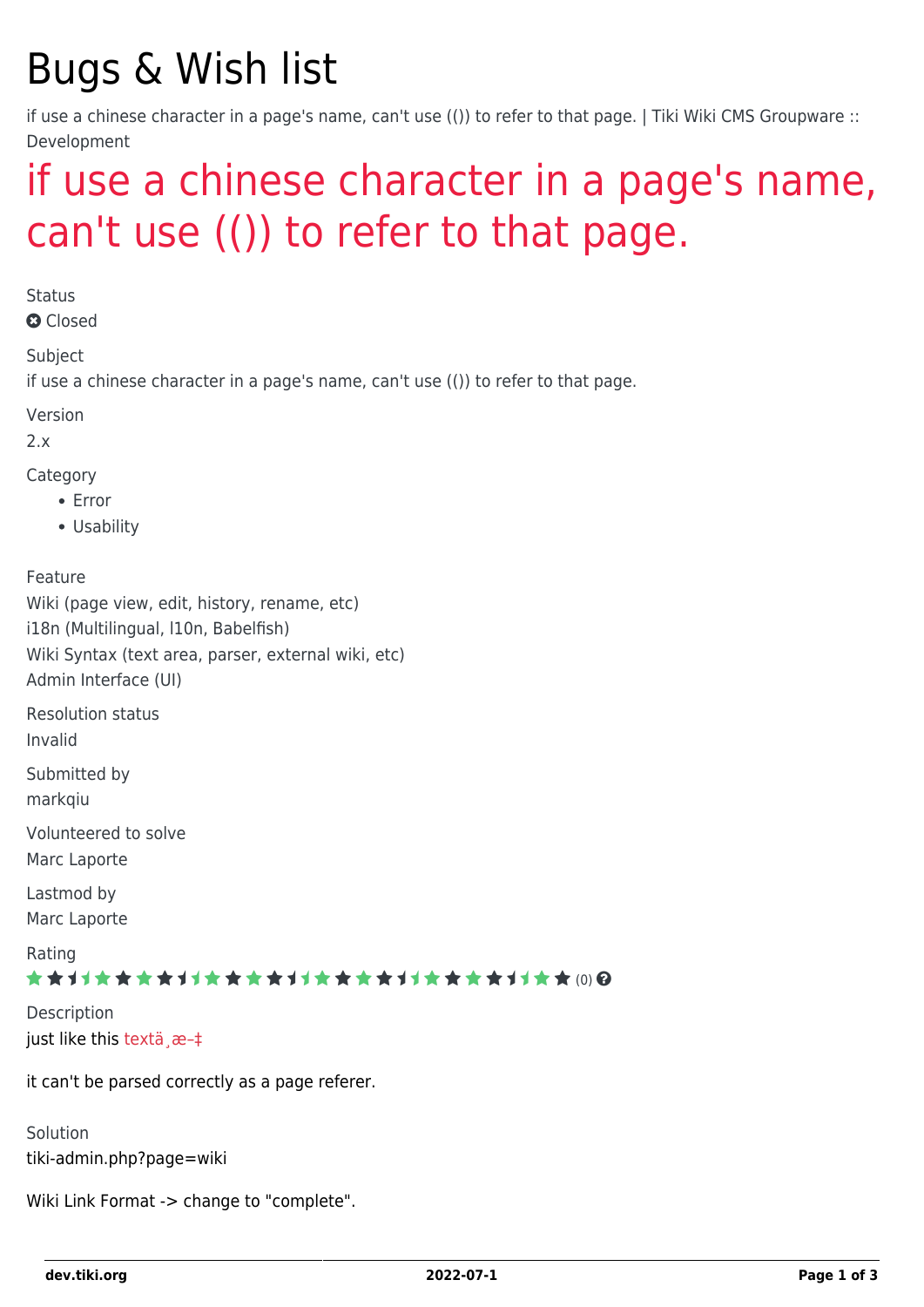#### This should be in tiki-admin.php?page=i18n

Importance

9 high

Priority

45

Demonstrate Bug (Tiki 19+) Please demonstrate your bug on show2.tikiwiki.org

Version: trunk ▼ [Create show2.tikiwiki.org instance](#page--1-0) Ticket ID 2008 Created Thursday 04 September, 2008 04:54:04 GMT-0000 by Unknown LastModif Sunday 18 June, 2017 23:10:07 GMT-0000

### Comments



The wiki link need spaces,in English,there are spaces between words,but in Chinese, no spaces,so the wiki link is error.



Here is my temp solution: <http://hi.baidu.com/scilab/blog/item/138e6506c724ec7303088125.html>

it works well B

## Attachments

| filename                     | created | hits | comment | version | filetype |  |
|------------------------------|---------|------|---------|---------|----------|--|
| No attachments for this item |         |      |         |         |          |  |